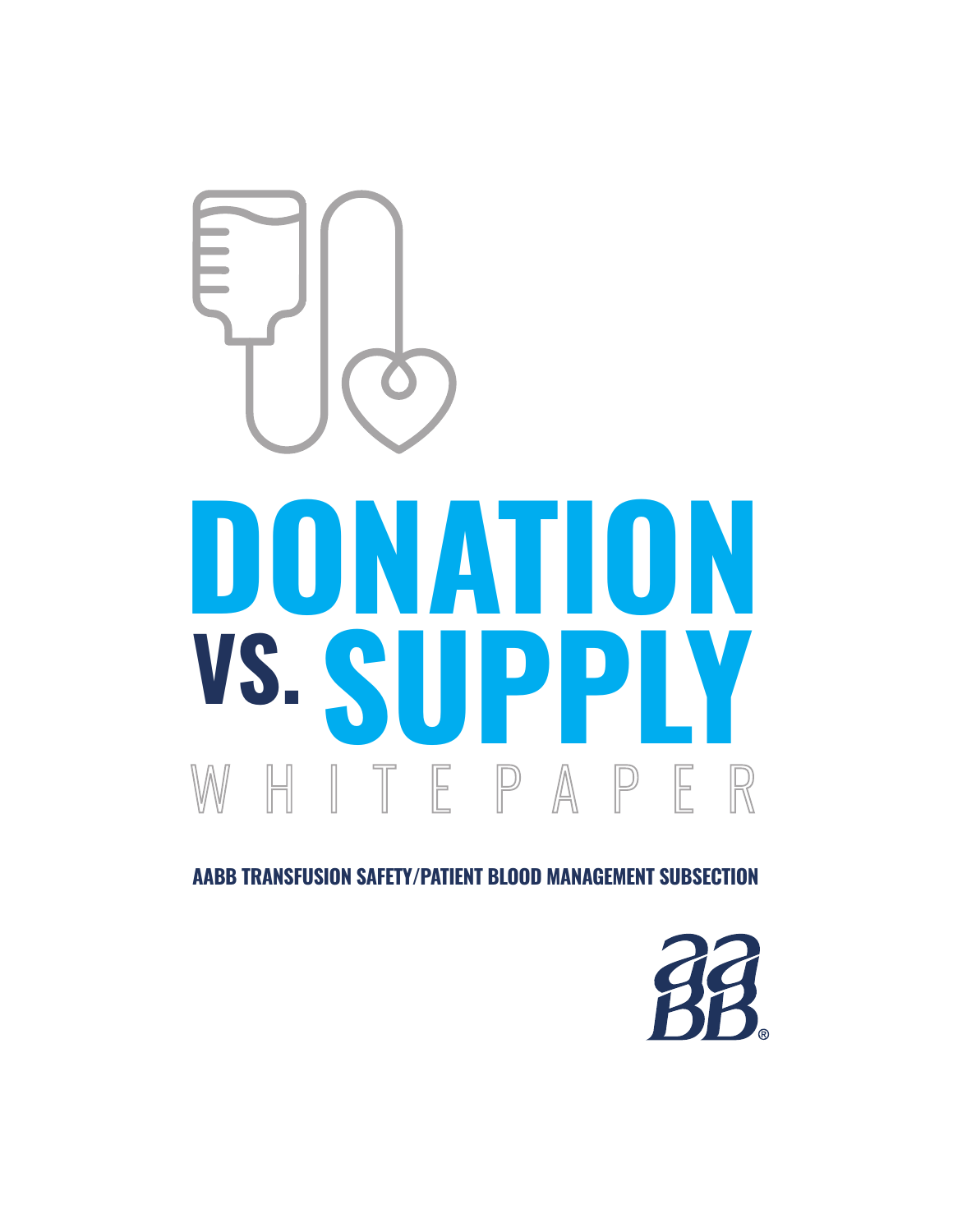## **Introduction**

#### **BY RICHARD R. GAMMON, MD**

The availability of safe blood is a key component of current medical practice.<sup>1</sup> Although utilization is decreasing in many settings, blood is transfused during 10 to 15% of all hospitalizations. More than 16% of Medicare claims include blood use.<sup>2</sup> In the United States (US), the blood supply is collected by a network of federally regulated but non-governmental independent nonprofit organizations. This system has proved robust for more than 50 years. A decade of decreased blood utilization and changes in health care delivery (e.g., new effective treatments for anemia, more endoscopic surgery, etc.) have altered market conditions sufficiently to place the sustainability of the current system at risk and, therefore, have made patient blood management more important and relevant.<sup>3</sup>

Striking a balance between adequate collection and supply is something that blood centers and hospitals struggle with every day. This was a particular challenge in the aftermath of the September 11, 2001 terrorist attacks, when the executive branch of the US government issued messages prompting an increase in blood donations throughout the country. Even if 50,000 victims had been hospitalized, instead of the 200 who were admitted, more blood than was already available could not have been used immediately. Nevertheless, almost half a million units of blood were collected nationwide in the days following the attacks.<sup>4</sup> Liquid blood has a shelf-life of 42 days, and the American Red Cross, which ordinarily has to discard 3% of its stored blood supplies because of the expiration date, in this case discarded 17%(49,860 units) of the 287,000 extra units collected.<sup>5</sup>

Many other events prompting an increase in blood donations have occurred since September 11, 2001.<sup>6-9</sup>

| <b>EVENT</b>                            | <b>DATE</b> | # RBC USED |
|-----------------------------------------|-------------|------------|
| Minneapolis Bridge Collapse             | 2007        | 50         |
| <b>Boston Marathon Bombing</b>          | 2013        | 168        |
| <b>Orlando Pulse Nightclub Shooting</b> | 2016        | 292        |
| Las Vegas Shooting                      | 2017        | 500        |

Since 2001, blood centers have become more adept at addressing excessive collections and have implemented various policies such as requiring appointments, collecting only O-negative Red Blood Cells (RBCs) or AB plasma, and using social media to remind the public that the most important donation needs occur before a mass casualty event.<sup>6</sup>

There availability of blood is important to patients with medical conditions such as hemoglobinopathies (e.g., thalassemia and sickle cell anemia) and myelodysplastic syndromes that are transfusion-dependent. Review of the literature is limited by a paucity of high-quality studies on this topic. Better designed studies are warranted.<sup>10</sup> In its latest guidelines, AABB was unable to make a recommendation on this issue due to lack of evidence.<sup>11</sup>

Regarding the topic of supply, this may include both shortages that occur during routine scenarios such as holidays and summer vacation when collections decrease and during disasters as described earlier. While surgery and procedures may not be cancelled, delays in receiving blood may mean a patient has to stay in the hospital or clinic longer to await a needed procedure.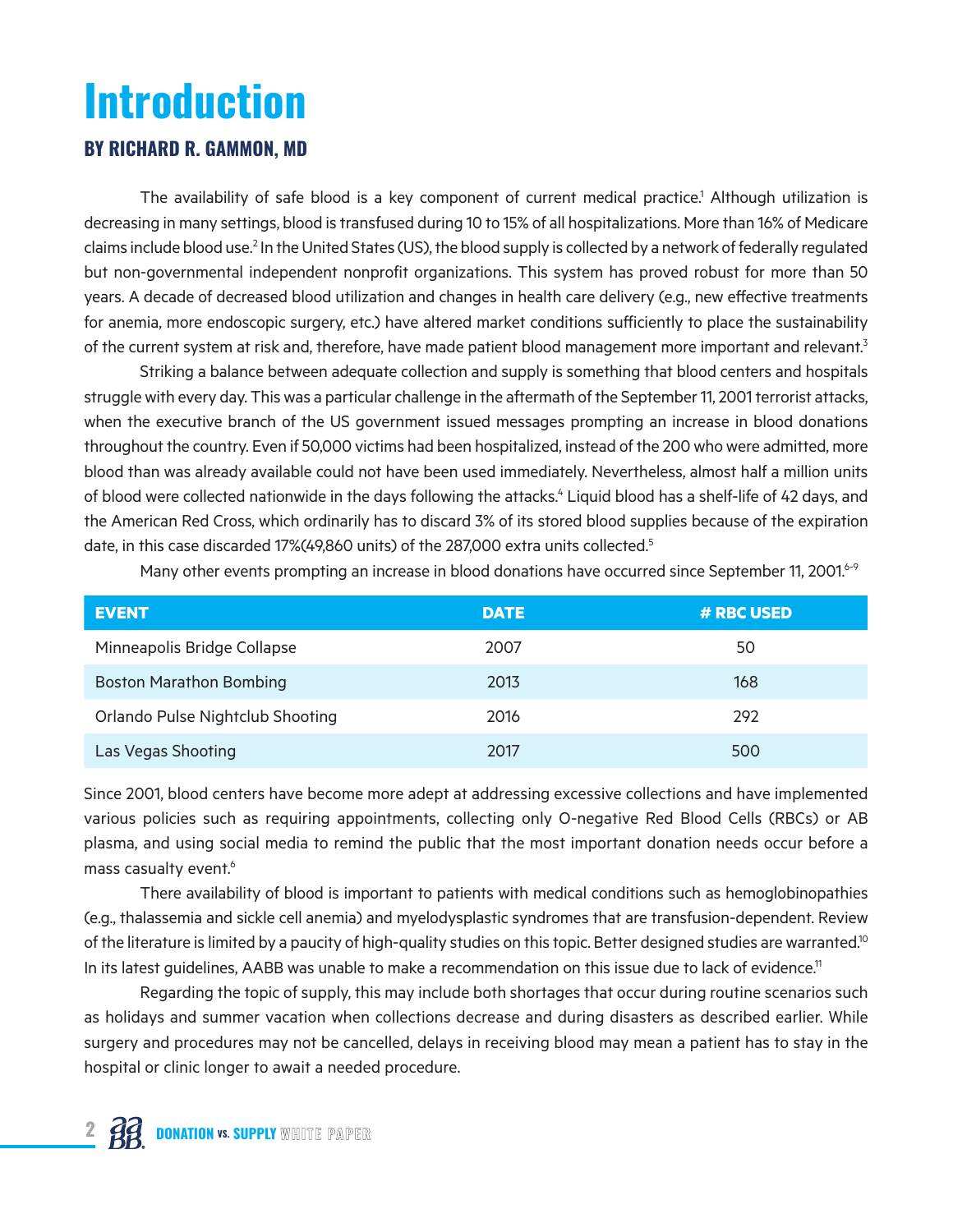In recent years, implementation of the Choosing Wisely initiative of the American Board of Internal Medicine Foundation has helped physicians and patients engage in conversations to reduce overuse of tests and procedures and support physician efforts to help patients make smart and effective care choices.<sup>12</sup> This white paper was developed by subject matter experts to provide direction to those programs just beginning the journey of blood product inventory management or to established programs interested in improving their impact and success.

### **Donation**

#### **BY RHONDA COOKE, MD, AND LIZABETH ROSENBAUM, MD**

#### **Disaster Management – Blood Center Perspective**

Since the September 11, 2001 terror attacks on the World Trade Center and Pentagon, there has been increased awareness regarding excessive blood donations in response to mass casualty events. There was a concern that upwards of a half million more units of blood were collected in the two months following the attacks than was normal for that time of year. Sadly, this tremendous response to help others ran headlong into the limits of our blood supply systems to store, maintain, and use the donated blood. Thousands of donors were upset to read news reports that a large portion of the blood collected in this period had to be discarded. <sup>13</sup> As an industry, the blood community was not prepared to handle the large influx of donors and recognized the need to participate in and be better integrated into national disaster planning. Also identified was that emergency agencies and medical professionals outside of the blood community were often unaware of the complexities of blood collection, processing, distribution and storage; many agencies outside of the blood industry have the misconception that large quantities of blood components are readily available at all times in hospitals.<sup>14</sup>

In 2003, AABB's Interorganizational Task Force on Domestic Disasters and Acts of Terrorism created the Disaster Operations Handbook, an online tool designed for blood centers and hospital blood banks to help prepare and respond to disasters and acts of terrorism that could affect the US blood supply.<sup>15</sup> The handbook highlights the importance of blood centers reaching out to their local emergency medical agencies in order for blood management to be incorporated into the overall disaster plan. There are various ways to categorize a disaster in the blood community – there are disasters "external to the blood center," which could be due to natural phenomena such as hurricanes or flooding, or to human cause such as acts of terror, chemical spills or mass casualty events; or disasters "within the blood center" that could cause acute loss in mass quantities of product, for example from fire, flooding, or large-scale manufacturing failures. Depending on the type of disaster, various parts of the blood center would be affected. For example, major pandemic disasters could greatly affect blood collections. Donors may not be able to donate due to illness and employees may be too ill to work. Widespread natural disasters may shut down a local center or disrupt transportation routes/vehicles between the blood center and local hospitals. Mass casualty events could quickly exhaust a local hospital's or a local center's blood inventory and, since the need for blood is constant, this requires coordinated national media messages.

Depending on the type of disaster, the donor base in the local area may not be able to donate, and the local center may not be able to adequately collect, process, or distribute the blood. Blood centers therefore need to be prepared to handle a diverse type of disasters and be fully integrated into their local hospital and areawide emergency medical disaster plans. Equally important, blood centers need to be connected at a national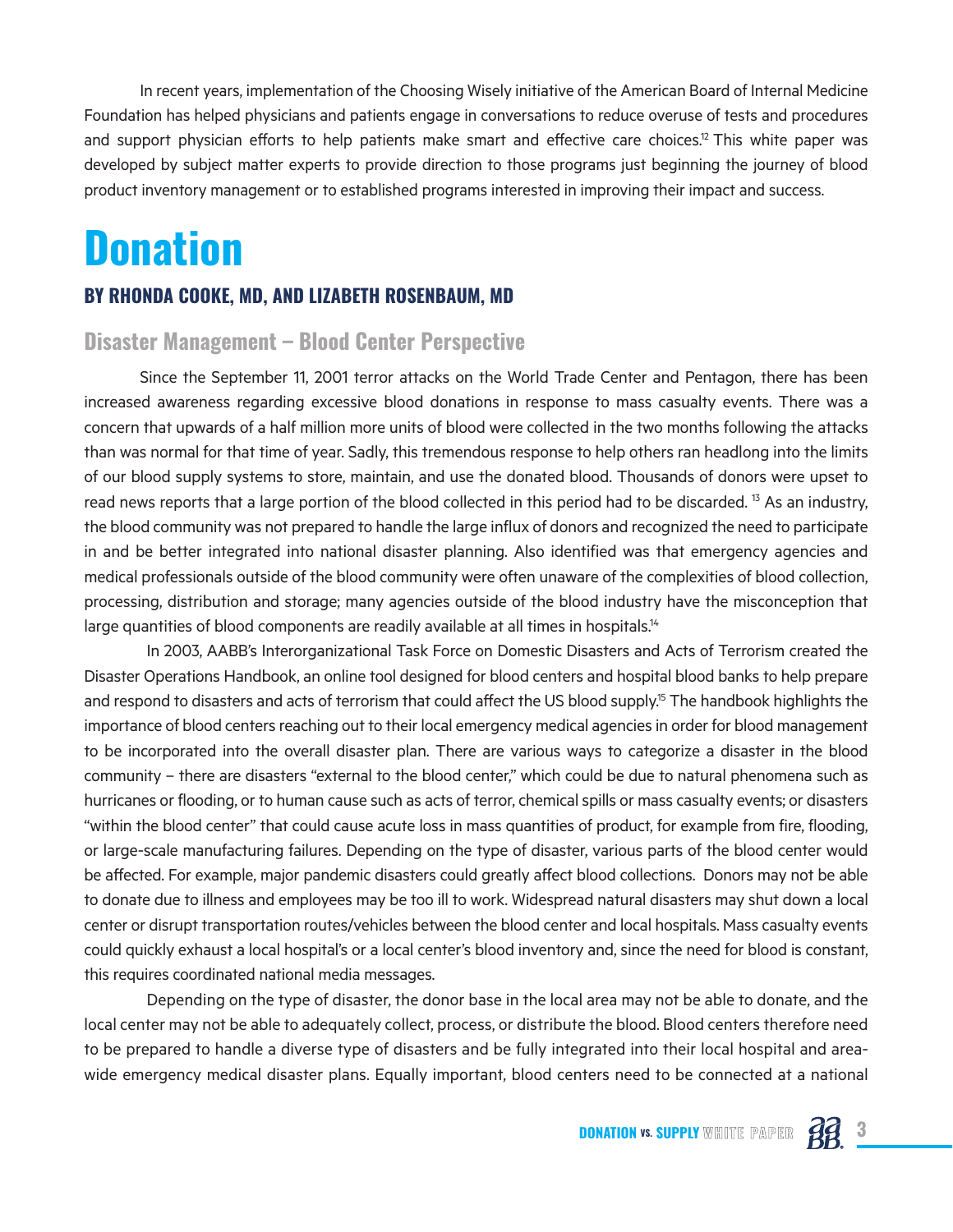level, such as with AABB's Interorganizational Task Force on Domestic Disasters and Acts of Terrorism, so that a national strategy can be determined, and national efforts can be coordinated. At this level, procurement and transportation of products as well as dissemination of consistent messages to the blood community, blood donors and media could be performed.

When a disaster occurs, a blood center must first assess the need for blood. Local hospitals and emergency medical services can be contacted to better understand the nature of the emergency and the number and types of injuries; blood inventory levels at each local facility and center should be determined.<sup>4</sup> The AABB Task Force offers an Adverse Event Calculation Form to help blood centers calculate the expected red blood cell unit need; however, this form predates damage control resuscitation principles and does not incorporate plasma or platelet estimates.<sup>8</sup> Although many blood providers offer online ordering systems, software specifically designed for disaster inventory management could not be found during research for this paper. Given the potential acuity of blood needs during a disaster, the ability to view hospitals' and blood centers' inventory levels by product type and blood group in "real time" could greatly improve inventory management.

Second, a blood center should activate their emergency communication plan as soon as reasonably possible after the event. AABB's Interorganizational Task Force on Domestic Disasters and Acts of Terrorism stresses the importance of a blood center having a communication plan in order to quickly contact internal staff, the hospitals, emergency response organizations, as well as the Task Force so that national efforts can be coordinated. The Task Force can also help ensure the media and public receive a clear and consistent message regarding blood needs. As previously mentioned, when disasters occur, the public often wants to help by donating blood. Blood centers in the area of the disaster, as well as nationally, often experience a large influx of donors.<sup>6</sup> This altruistic response typically provides minimal benefit to victims, since the amount of blood collected often greatly exceeds the need for transfusion. Of the 500,000 units collected in the aftermath of the September 11, 2001 terror attacks, only 260 units were used to treat victims.<sup>7</sup> Even when large quantities of blood are needed, the need is often acute; having blood flown in to a disaster area can be far more efficient than waiting for collected blood to be ready for distribution. In addition, the donor surge during a disaster can ironically compound the problem.<sup>8</sup> When the disaster has ended, there tends to be blood shortages, since "everyone" has already donated.

Blood collection centers must also publicize the need for a constant supply of blood before a disaster occurs. Donor messaging must communicate that blood collected today will not be used today, so future donations will be required to replace and maintain the local and national blood supplies. Most importantly, the blood community must determine how we can best increase security of our blood supply by harnessing the immediate altruistic human response to disaster into patterns of regular future blood and apheresis platelet donations.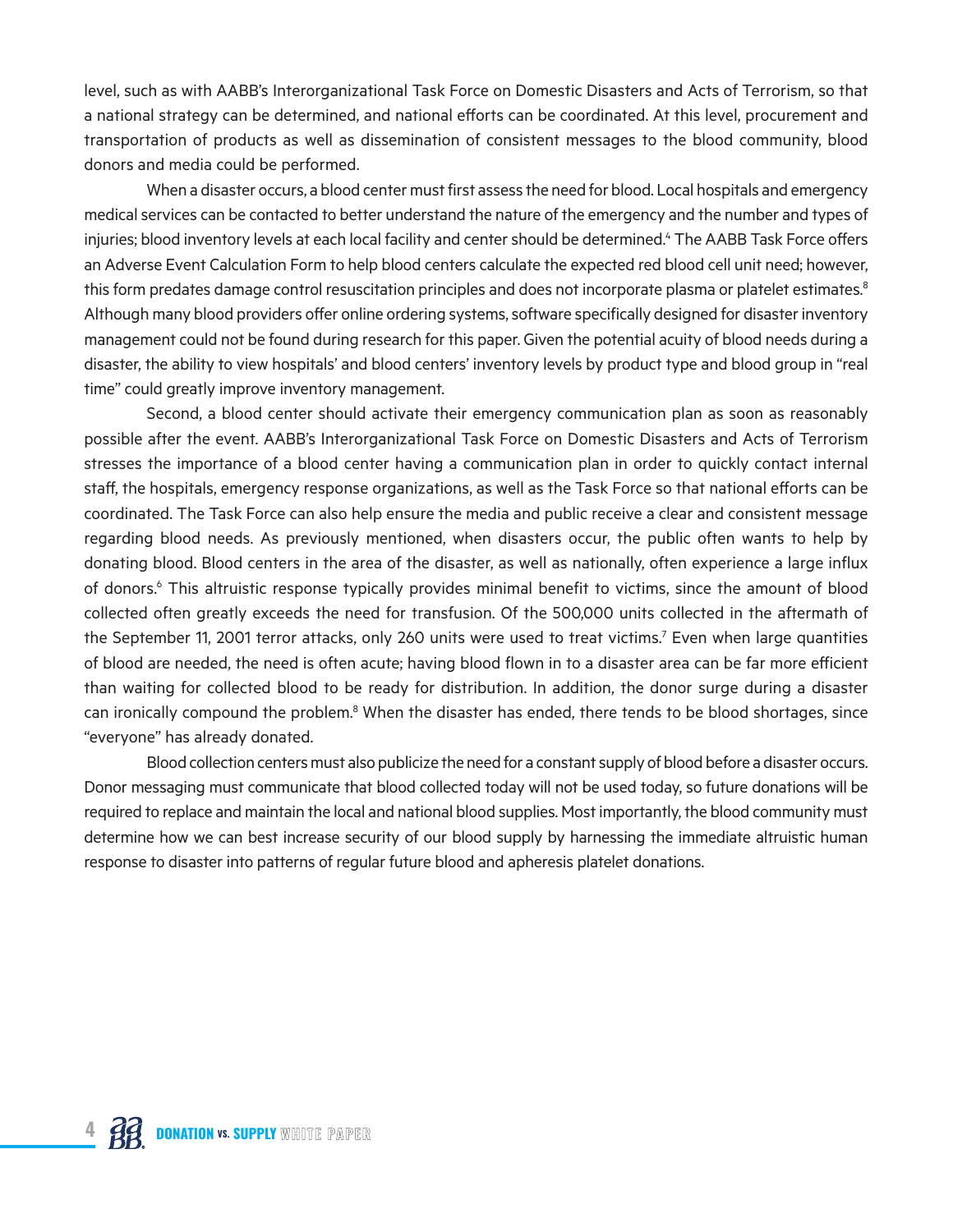### **Chronically Transfusion-Dependent Medical Conditions**

#### **BY MARK FRIEDMAN, DO, AND LINDA LEVINUS, MLS, CQA, RABT**

Transfusion-dependent patients include those with sickle cell disease (SCD), thalassemia and myelodysplastic syndrome (MDS). Together, considering that SCD affects an estimated 100,000 people in the United States and MDS affects between 60,000 and 170,000, these conditions represent a sizeable population that is expected to grow as more active therapies are developed and patients are able to live longer.<sup>16,17</sup> Transfusion support remains a mainstay therapy for patients with these conditions; high proportions of these patients receive transfusions of RBCs during their treatment course, presenting a challenge to blood collection centers to meet these needs. In fact, more than 40% of patients with MDS require RBC transfusions for supportive care.<sup>18</sup> Meanwhile, the rate of transfusion in patients with SCD is a bit more nebulous owing to the fact that many such patients only receive sporadic RBC transfusions during more severe crises though the incidence of some highrisk complications, particularly initial strokes and stroke recurrence in children, have been found to be reduced by chronic RBC transfusion therapy.19,20 Yet, there is some evidence that the rate of RBC transfusion in adult patients with SCD has been on the increase as reported in a 10-year (2000-2009) study in a United Kingdom (UK) center, which noted that the rate of RBC transfusion increased from 1.7 to 3.86 RBC units per patient per year during the study time, while the percentage of transfused patients also increased from 15% to 19%.21 Moreover, the most significant increase in RBC transfusions occurred in the latter half (2005-2009) of the study, which the investigators attributed to increasing use of automated RBC exchange transfusions and general increased transfusions for control of SCD complications. However, since the time of the UK study, guidelines and recommendations have been published aiming to better optimize therapy in SCD, including simple versus automated exchange RBC transfusion as well as the use of hydroyurea.<sup>22-24</sup>

The logistics of providing not only enough blood products for these transfusion-dependent patients, but blood products that meet special requirements also presents unique challenges. Many institutions, for example, provide RBCs that are treated to prevent transfusion-associated graft-versus-host disease (TA-GVHD), a severe and often fatal complication of blood transfusion in susceptible recipients, to their MDS patients, usually through provision of irradiated RBCs.<sup>25</sup> However, given that most institutions do not have the capacity to irradiate RBCs on site, owing to space and security limitations of maintaining an irradiator within the confines of their blood bank laboratory, irradiated blood must be specifically ordered and maintained in inventory to meet patient needs. Due to higher cost and shortened shelf life associated with irradiated RBCs, many blood banks maintain only a small portion of their RBC inventory as irradiated product which is typically weighted toward group O blood type for compatibility with all blood types. This, in turn, leads to a skewed blood utilization distribution that is challenging for blood collection facilities.

Patients with SCD present challenges beyond ABO compatibility, given that they have a much higher rate of alloimmunization than other transfused patient populations, ranging from 18-37% versus 2-5%, respectively.<sup>26</sup> Many chronically transfused patients with SCD develop multiple alloantibodies, making it especially difficult to find compatible blood. As a result, many hospital transfusion services have implemented policies for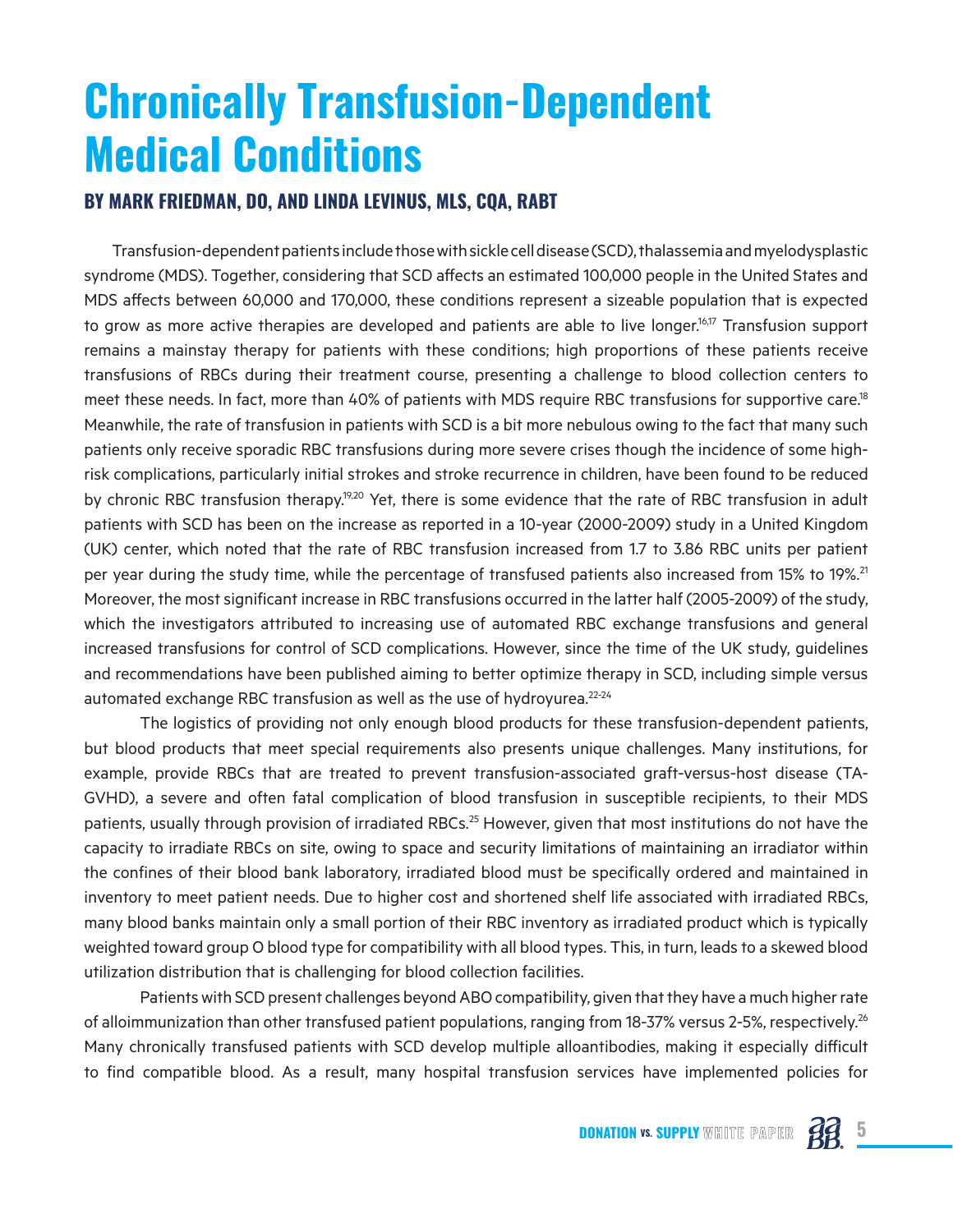the prophylactic provision of antigen-matched RBCs to their patients with SCD to reduce the incidence of alloimmunization in this population.<sup>26</sup> Yet again, this presents unique challenges to blood collection facilities to provide such RBCs that are phenotypically matched, largely because of genetic differences between the donor population (which is predominantly of European descent) versus patients with SCD (who are predominantly of African or Mediterranean descent).<sup>27</sup> Chronically transfused patients with thalassemia (β-thalassemia), who are predominantly of Mediterranean or Asian descent, also have reportedly high rates of alloimmunization, again, presenting challenges for blood collection centers to provide compatible RBCs.<sup>28</sup> Blood collection centers are challenged by the tendency of hospital transfusion services to overuse group O blood in order to find RBC units that are phenotypically matched for the extended antigen profile of patients with SCD. There is an opportunity for blood suppliers to work with their customer transfusion service and blood banks to partner with them to manage special requirements for patient transfusion needs with the best available product, including using type specific vs. group O blood.<sup>29</sup> Despite current efforts in blood conservation/management, ensuring the blood supply meets demand, particularly special products, remains a challenge. As the world population ages, it is anticipated that blood supply demand will once again increase.<sup>29</sup>

Finally, there are the logistics of managing chronically-transfused patients in the outpatient setting. Patient populations to which this is a challenge include patients with cancer and chronic renal disease and anemia.<sup>30</sup> As a result of the special product needs of these patients and the often-encountered positive antibody screen results due to auto- and/or alloantibodies, delays in crossmatching RBC units for these patients are quite common. In particular, warm autoantibodies commonly found in this patient population can be challenging in finding compatible blood because of the specialized immunohematology testing that is required and the potential need for antigen-matched RBCs to avoid hemolytic transfusion reactions. Newly developed cancer immunotherapeutic agents, such as daratumumab (an anti-CD38 monoclonal antibody used for treatment of multiple myeloma), have also been found to interfere with antibody testing, thus, resulting in crossmatch delays.<sup>31</sup> Inventory supply shortages often also contribute to a delay in transfusing these patients in the outpatient setting. Patient satisfaction surveys are a common tool used by hospitals to benchmark value and quality outcomes measures for their patients. Delays in the availability of special blood products may have detrimental effects to a hospital or clinic's ability to provide timely care.<sup>29,30,32</sup> Delays in the scheduling of treatment for outpatients, as well as delays in discharge/prolonging the length of stay, may occur, as some patients may need to be held overnight as an observation status outpatient until transfusion can be given. This may be a dissatisfier to patients and can result in increased costs for the hospital/clinic.<sup>29,30,32</sup>

### **Supply BY TRACY NICHOLS, MT(ASCP)SBB, AND SARAH VOSSOUGHI, MD**

#### **Disaster Management**

During both planned and unplanned disasters, the AABB Interorganizational Task Force on Domestic Disasters and Acts of Terrorism is available to assist the blood banking community with obtaining and maintaining adequate blood supplies, keeping open communication lines with blood collectors, and updating transfusion services on changes to regular FDA policy.<sup>33</sup> The Task Force develops and implements the national response to such events, and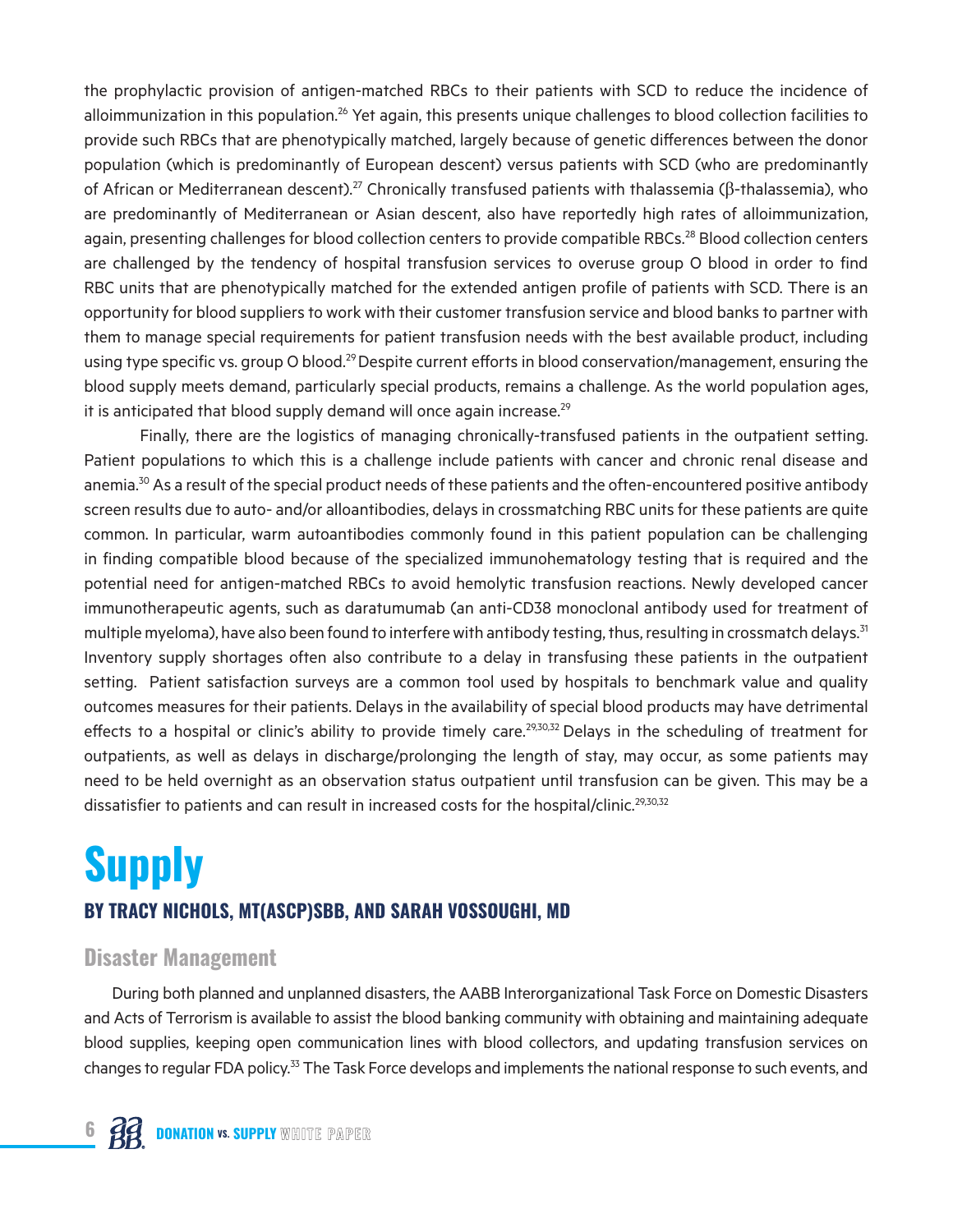the affected blood collector (BC), should contact AABB within one hour of the event whenever possible. Hospital transfusion services should contact their BC to communicate the current situation and needs as soon as possible after a disaster, so that information is provided in real time to the Task Force.<sup>34</sup>

#### **Planned Disasters**

Transfusion service leadership should be involved in the drafting and implementation of hospital disaster response plans. Furthermore, this plan should include collaboration and emergency contact instructions for the local/regional blood collection center(s).Hospital contingency planning should include conservative transfusion guidelines, so that the available supply can be triaged to the patients with most urgent need. The use of alternative massive transfusion protocols using whole blood, if not standard practice, should be considered in situations when platelets and plasma become unavailable or it is not feasible to resupply/thaw/store. This can be particularly helpful for transfusion services that already supply whole blood with existing policies and infrastructure in place.<sup>35,36</sup> In addition to planning for alternative transfusion strategies and massive transfusion, an oversupply in the form of frozen blood can be considered for larger regional centers with the capacity for frozen storage and in rural or island communities where isolation from the outside world for significant periods of time is of concern.36, 37

#### **Unplanned Disasters**

The greatest risk in an unplanned disaster is not normally blood supply but the ability to get that supply to the hospital or field treatment facilities.<sup>4</sup> Due to this, it is recommended that hospitals maintain a 7-day supply at all times in order to be prepared for the possibility of a disruption in the supply lines, which can happen both with natural disasters and terrorist attacks.<sup>33</sup>It is possible to plan for the unplanned disaster by using the strategic planning strategies mentioned above. In addition, training staff with disaster drills during times of relative calm can be an invaluable experience when the unexpected disaster strikes.<sup>6</sup>

#### **The Appropriate Use of Group O-Negative Red Blood Cells**

Since the universal donor is O-negative and may be used for patients of any blood type, they are sometimes used inappropriately. The US population consists of 7-10% O-negative individuals; however, the documented usage is about 5% greater. There are many resources that define criteria on how to dispense O-negative RBCs. The criteria is divided into three categories: patients where it is mandatory to give O-negative RBCs, patients where it is recommended to give O-negative RBCs, and patients where it is acceptable to give O-positive RBCs.<sup>38</sup>

There are three situations in which it is mandatory or highly recommended that O-negative RBCs be administered. This is also true when a patient is known to have developed an anti-D, when a patient is of childbearing age (which is usually defined by the facility), and when the facility has no blood type on file .<sup>7,38</sup>

One area where it may be recommended to give O-negative RBCs to a patient who is known to be O-negative is when a patient is transfusion-dependent.<sup>38</sup> This usually involves patients treated with a bone marrow transplant, patients with aplastic anemia and/or patients with cancer. When the transfusions are nonemergent, these patients should be provided O-negative RBCs.

In emergent situations, it is acceptable to provide O-negative RBCs to certain patient groups. The group is defined by each institution but usually consist of females of childbearing age. The institutions usually place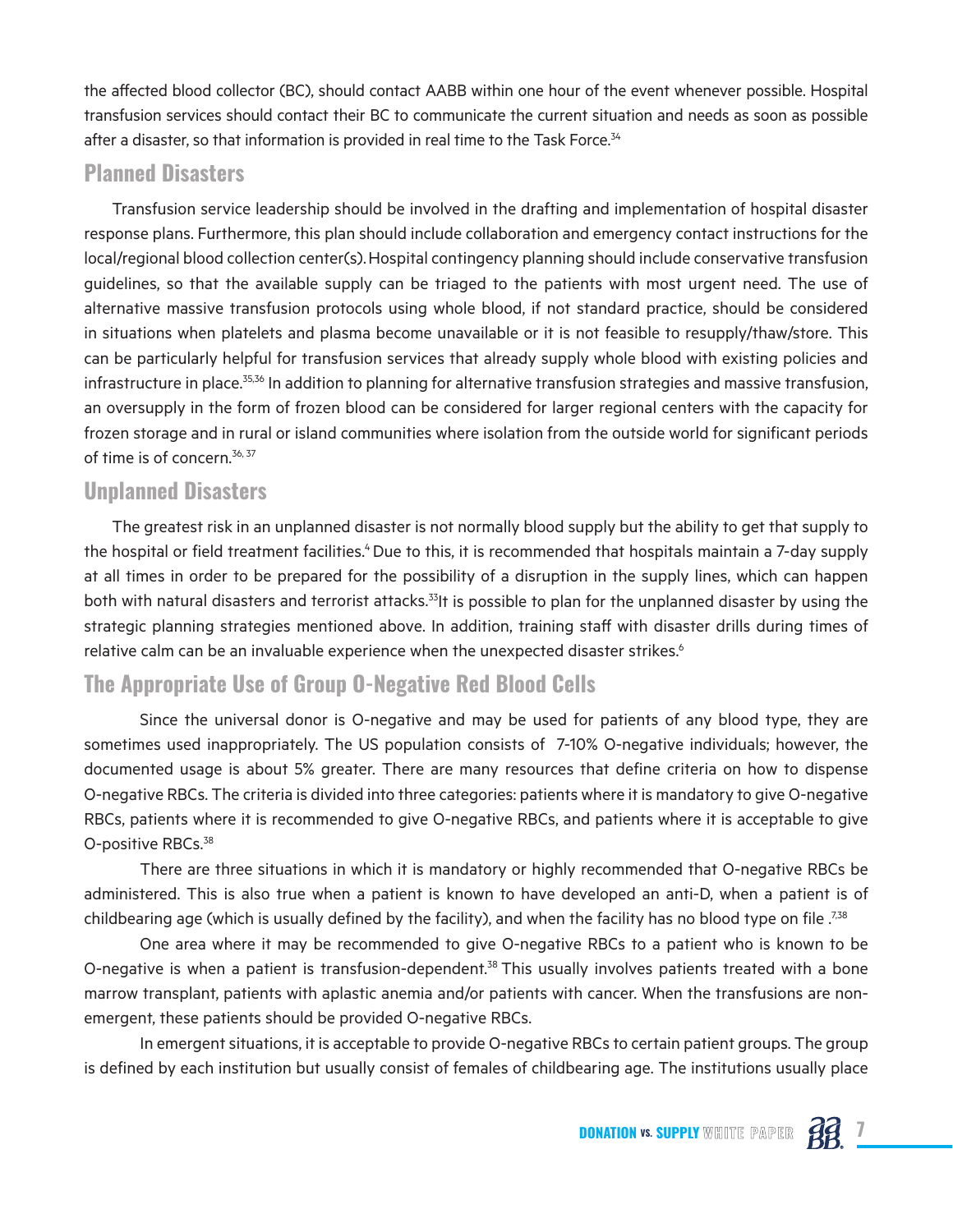a limit on the number of units to dispense prior to obtaining a sample to obtain a blood type and switch these patients to type-specific RBCs. If O-negative blood is not available due to a shortage, it is also acceptable to provide Rh-positive RBCs to anyone during initial transfusion in an emergent situation. The risk of being sensitized with anti-D is favorable to the alternative risk of exsanguination because no blood was dispensed.<sup>39</sup>

Wastage must also be monitored to ensure that O-negative RBCs are not expiring on the shelf and that they are not transfused to non O-negative patients. The transfusion service and blood bank should maintain realistic inventory levels of O-negative RBCs based on historical usage patterns and rotate the O-negative stock so that these units are being used appropriately. The hospitals also need to ensure that they maintain adequate supply of all other blood groups.

#### **Choosing Wisely**

In 2014, AABB recommended five statements for Choosing Wisely, the American Board of Internal Medicine initiative to address overuse of blood components and provide support to physicians and patients to enable them to make smarter choices with blood components. The statements all start with "don't":

- **•** "Don't transfuse more units of blood than absolutely necessary."
- **•** "Don't transfuse RBCs for iron deficiency without hemodynamic instability."
- **•** "Don't routinely use blood products to reverse warfarin."
- **•** "Don't perform serial blood counts on clinically stable patients."
- **•** "Don't transfuse O-negative blood except to O-negative patients and in emergencies for women of childbearing potential with unknown blood group.

These five statements were chosen to make non-transfusion medicine physicians rethink their liberal transfusion practices and to prompt patients to questions why they are being prescribed a transfusion. Hospitals utilizing the Choosing Wisely campaign material, such as posters, can place these in hallways, lunchrooms and other areas frequented by both the physicians, nurses and patients, to make them aware of these statements and prompt the questions and education that can lead to further reducing unnecessary transfusion. Unnecessary transfusions can diminish the supply of product available to transfusion-dependent patients as well as when needed for emergent needs.<sup>12</sup>

# **Conclusions**

#### **BY RICHARD R. GAMMON, MD**

The availability of a safe blood is a key component of current medical practice.<sup>1</sup> Patient blood management has become increasingly more important and relevant.<sup>3</sup>

While blood centers are much better prepared for handling disasters regarding collections and inventory management than they were prior to September 11, 2001, messaging to the public remains challenging. Donors presenting when a disaster occurs often do not realize that the blood available and used to support emergent needs was collected prior to the event.

Chronically transfusion-dependent patients (e.g., patients with SCD, thalassemia or MDS) represent a sizeable population that is expected to grow as more active therapies are developed and patients are able to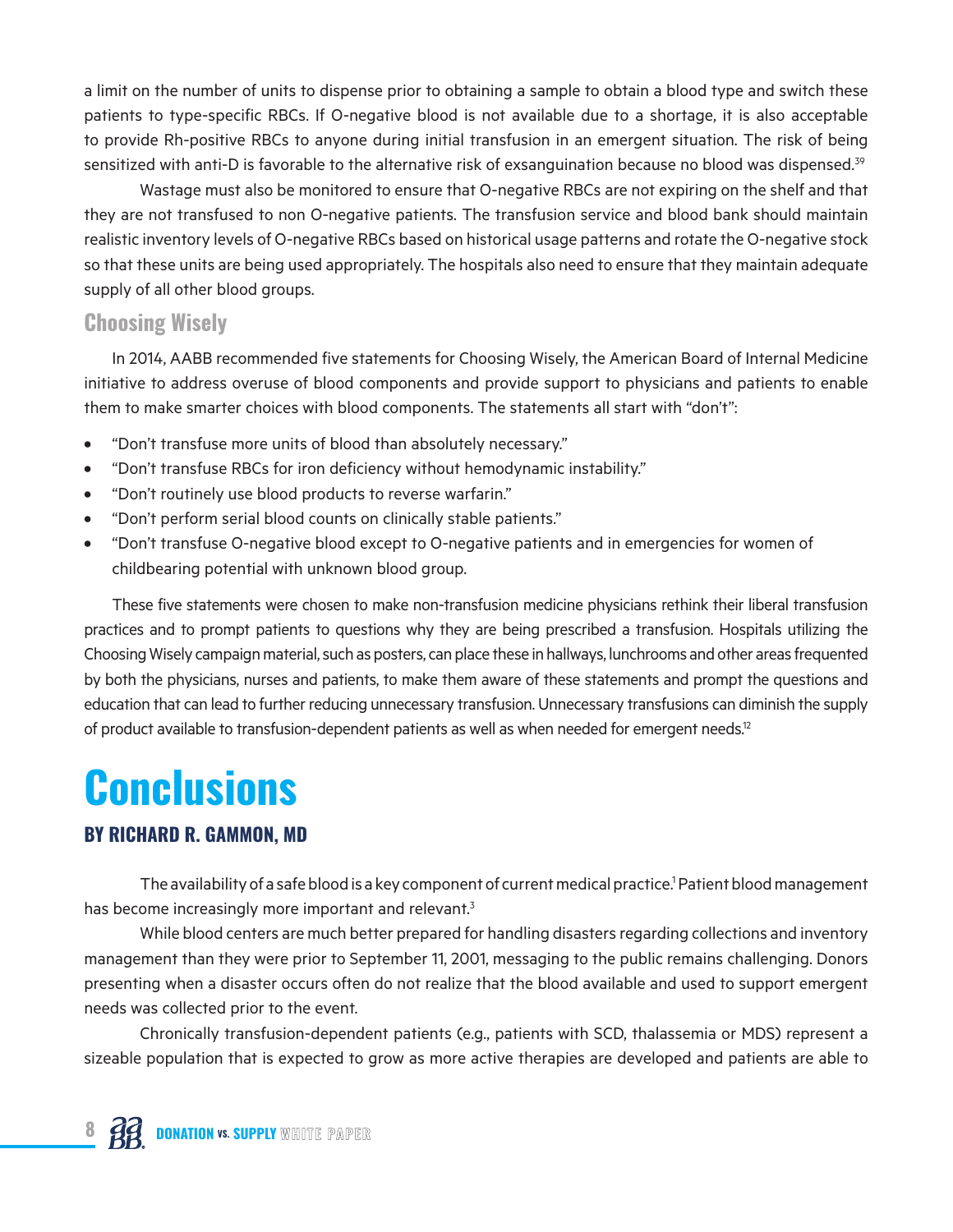live longer.<sup>16,17</sup> Delays in the availability of special requirement blood products may have the detrimental effects to a hospital's or clinic's ability to provide timely care.<sup>29,31</sup> This may be disadvantageous to patients, as well as result in increased costs for the hospital/clinic.<sup>29,31</sup>

For planned disasters (e.g., approaching hurricanes), transfusion service leadership should be involved in the drafting and implementation of a hospital-wide disaster response plans. For unplanned disasters, the greatest risk is in the ability to get that supply to the hospital or field treatment facilities.<sup>4</sup> Due to this, it is recommended that hospitals maintain an adequate inventory to serve their patient population at all times in order to be prepared for the possibility of a disruption in the supply lines, which can happen both with natural disasters and also terrorist attacks.<sup>31</sup>

Collecting and maintaining an appropriate blood supply that is robust enough to handle the routine and planned or unplanned disasters can be challenging. Public perceptions of the need for blood donation may not be realistic or what is needed to maintain appropriate inventory levels. Hospitals have an obligation to maintain an adequate blood supply to support patients. This means enough inventory to not delay care or result in surgery cancellations that increase patients' dissatisfaction and hospital costs and not contribute to the needless expiration and wastage of product. Collaboration of all parties would allow optimization of resources, improved patient care and ensure sustained and adequate blood supply.

Facilities should institute appropriate patient blood management plans and strategies. These would include establishing appropriate and adequate inventory levels to:

- **•** React and respond to internal and external disasters and disruptors to the blood supply chain
- **•** Ensure appropriate utilization of all products, particularly Group O and Rh-negative RBCs
- **•** Provide timely availability of products to meet the needs of chronically transfusion dependent patients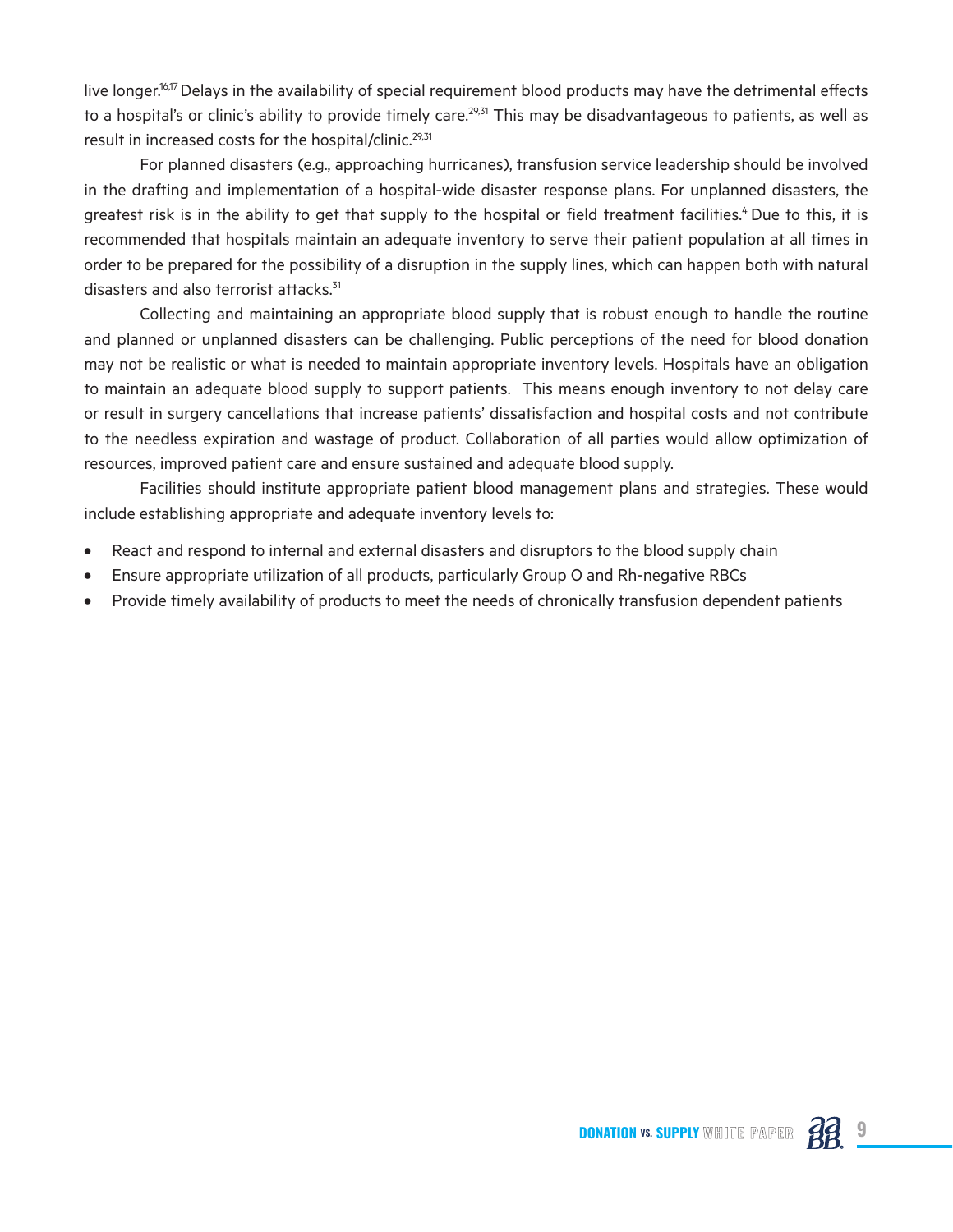# **References**

- **1** Klein HG, Hrouda JC, Epstein JS. Crisis in the Sustainability of the U.S. Blood System. N Engl J Med 2017; 377:1485-88.
- **2** Mulcahy AW, Kapinos KA, Briscombe B, et al. Toward a sustainable blood supply in the United States: an analysis of the current system and alternatives for the future. Santa Monica, CA: RAND, 2016.
- **3** Goel R, Chappidi M. Patel EU. Trends in Red Blood Cell, Plasma, and Platelet Transfusions in the United States, 1993-2014. JAMA 2018; 319: 825-827.
- **4** Schmidt PJ. Blood and Disaster Supply and Demand. N Engl J Med 2002; 346: 617-620.
- **5** Gaul GM, Flaherty MP. Red Cross kept asking for more: 5% of blood given after attacks was discarded: donor backlash feared. Washington Post. December 16, 2001:A34.
- **6** Schweitzer, J. On the front lines after a mass causality event. AABB News 08/18. 14-18.
- **7** Gorlin J. et al. Bridge Disaster. Transfusion and Apheresis Science 2013; 49:403-407.
- **8** Lozada MJ, Cai S, Li M, et al. The Las Vegas mass shooting: An analysis of blood component administration and blood bank donation. J Trauma Acute Care Surg 2019; 86: 128-133.
- **9** Quillen K, Luckey CJ. Blood and bombs: blood use after the Boston Marathon bombing of April 15, 2013. Transfusion 2014; 54: 1202-03.
- **10** Lauren S. Prescott, Jolyn S. et al. How low should we go: A systematic review and meta-analysis of the impact of restrictive red blood cell transfusion strategies in oncology? Cancer Treatment Reviews 2016; 46: 1-8.
- **11** Carson JL, Guyatt G, Heddle NM, et al. Clinical Practice Guidelines from the AABB Red Blood Cell Transfusion Thresholds and Storage. JAMA 2016; 316(19):2025-2035.
- **12** Callum JL, Waters JH, Shaz BH, et al., The AABB recommendations for the Choosing Wisely campaign of the American Board of Internal Medicine. Transfusion 2014; 54:2344-2352.
- **13** America's Blood Supply in the Aftermath of September 11, 2001. US Congress. House. Committee on Energy and Commerce. Subcommittee on Oversight and Investigations. 107<sup>th</sup> Congress, 2<sup>nd</sup> session, 10 September 2002.
- **14** Doughty, H, et al. Mass casualty events: blood transfusion emergency preparedness across the continuum of care. Transfusion 2016; 86(1):S208-S216.
- **15** AABB Task Force. Disaster Operations Handbook: Coordinating the Nation's Blood Supply During Disasters and Biological Events. 2003. Last updated in 2008.
- **16** Cogle CR. Incidence and burden of the myelodysplastic syndromes. Curr Hematol Malig Rep. 2015; 10(3):272-281. Doi: [10.1007/](https://link.springer.com/article/10.1007/s11899-015-0269-y) [s11899-015-0269-y](https://link.springer.com/article/10.1007/s11899-015-0269-y)
- **17** State of Sickle Cell Disease: 2016 Report. American Society of Hematology (ASH). Available at: [http://www.scdcoalition.org/](http://www.scdcoalition.org/pdfs/ASH%20State%20of%20Sickle%20Cell%20Disease%202016%20Report.pdf) [pdfs/ASH%20State%20of%20Sickle%20Cell%20Disease%202016%20Report.pdf](http://www.scdcoalition.org/pdfs/ASH%20State%20of%20Sickle%20Cell%20Disease%202016%20Report.pdf) Accessed May 25, 2019.
- **18** Lucioni C, Finelli C, Mazzi S, Oliva EN. Costs and quality of life in patients with myelodysplastic syndromes. Am J Blood Res. 2013; 3(3): 246–259.
- **19** Lee MT, Piomelli S, Granger S, et al. Stroke Prevention Trial in Sickle Cell Anemia (STOP): extended follow-up and final results. Blood. 2006; 108(3): 847–852. Doi: [10.1182/blood-2005-10-009506](http://www.bloodjournal.org/content/108/3/847?sso-checked=true)
- **20** Adams RJ, Brambilla D, STOP 2 Trial Investigators. Discontinuing prophylactic transfusions to prevent stroke in sickle cell disease. N Engl J Med. 2005; 353: 2769-2778.
- **21** Drasar E, Igbineweka N, Vasavda N, et al. Blood transfusion usage among adults with sickle cell disease a single institution experience over ten years. Br J Haematol. 2011; 152: 766-770. Doi: [10.1111/j.1365-2141.2010.08451](https://doi.org/10.1111/j.1365-2141.2010.08451.x)
- **22** Davis BA, Allard S, Qureshi A, et al. Guidelines on red cell transfusion in sickle cell disease. Part I: principles and laboratory aspects. Br J Haematol. 2017; 176(2): 179-191. Doi: [10.1111/bjh.14346](https://doi.org/10.1111/bjh.14346)
- **23** Davis BA, Allard S, Qureshi A, Porter JB, Pancham S, Win N, Cho G, Ryan K. Guidelines on red cell transfusion in sickle cell disease. Part II: indications for transfusion. Br J Haematol. 2017; 176(2): 192-209. Doi: [10.1111/bjh.14383](https://doi.org/10.1111/bjh.14383)